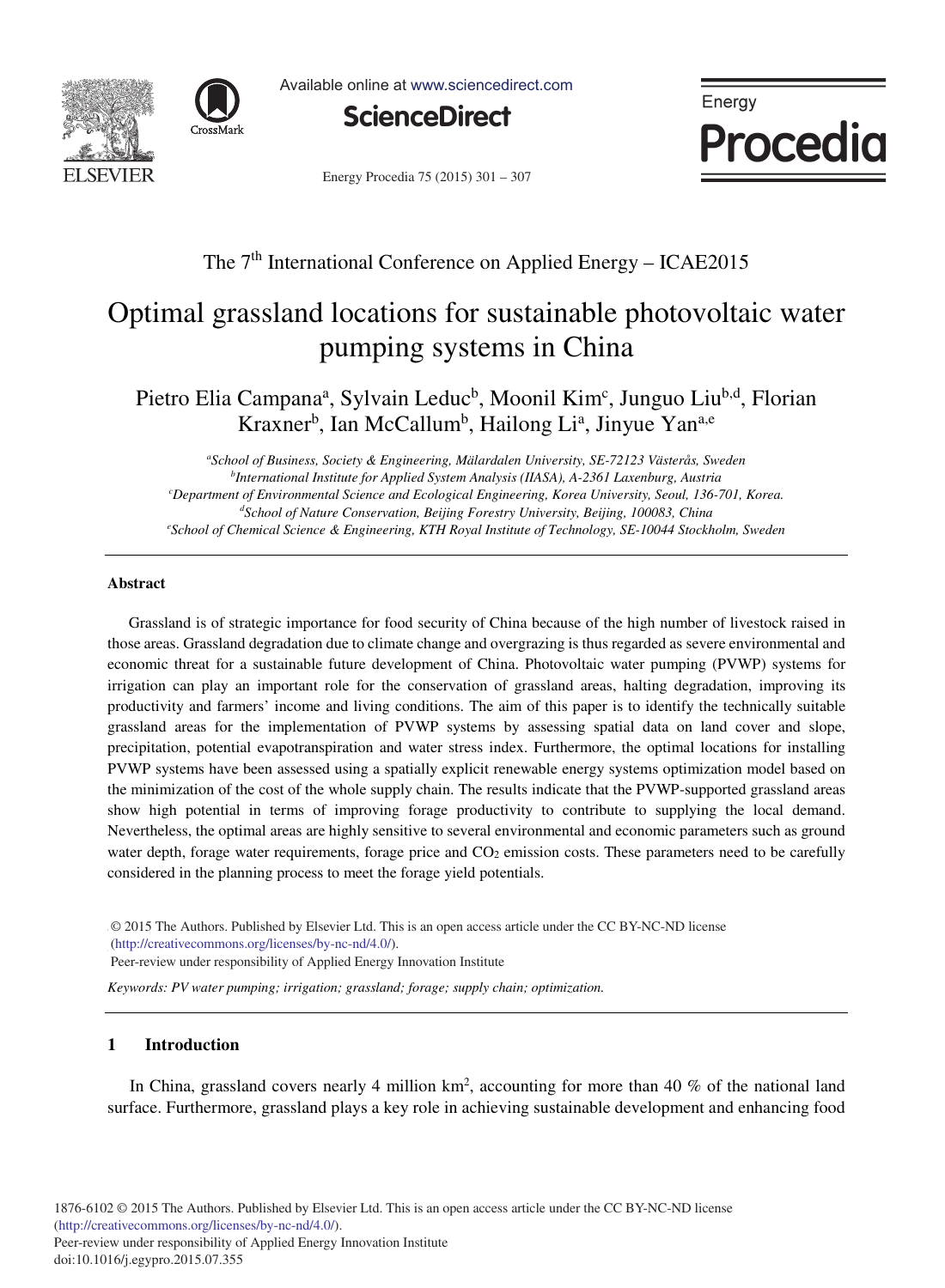security of the country since 100 million livestock are raised in those areas [1]. In recent years, PVWP technology for grassland and farmland conservation has been successfully implemented in different pilot sites in China: Qinghai [2, 3], Inner Mongolia [4] and Xinjiang [5]. The combination of PVWP technology with water saving irrigation techniques and sustainable water management showed that it is technically feasible to improve grassland productivity in areas without access to the grid. The grassland productivity can be increased up to 20-30 times using PVWP systems for irrigation, without imposing a severe threat to the available water resources [3]. Moreover, PVWP systems are an economically suitable technology to provide electricity for irrigation both in off- and on-grid areas, avoiding also a further pressure on the energy requirements in the pastoral-farming sector [6].

There were previous attempts to identify feasible locations for the implementation of PVWP technology in China [2, 3]. In these studies, the feasible grassland areas for implementing PVWP irrigation technology were evaluated through the combination of a set of spatial data on land cover and slope, precipitation, temperature and sunshine hours. The spatial data regarding the land cover and terrain slope were considered to assess the suitable grassland area for the installation of irrigation systems. According to previous studies recommendation, the slope must be lower than 2-5% for furrow irrigation and lower than 5-9% for microspray irrigation to avoid runoff, soil erosion and water and energy wastage [2, 3]. The suitable annual precipitation for PVWP irrigation systems was comprised between 300 to 600 mm on the basis of grassland water demand [2, 3]. The suitable annual ambient temperature and sunshine hours should be lower than 20˚C and greater than 1400h, respectively [2, 3]. The constraint of the annual ambient temperature was related to the effect of temperature on the evapotranspiration and thus on the grassland water demand. Whereas, the constraint of the sunshine hours was an indirect measure of the solar energy resources required to drive the PVWP systems. System optimization was carried out considering the incremental benefit of irrigation, assessing the rate of the investment return in relation with the precipitation. The authors concluded that the highest economic benefits of PVWP system could be achieved in areas marked out by 350 to 400 mm of precipitation [2, 3].

The previous studies omitted to take into account the availability of water resources in identifying the technically suitable grassland areas for implementing PVPW systems. Moreover, the conducted optimization neglected all the costs related to the supply chain and the co-benefits of implementing PVWP system for grassland and farmland conservation. The aim of this paper is to identify the most technically suitable areas for implementing PVWP technology for forage irrigation including the availability of water resources in the assessment. A better approach for identifying the areas that require irrigation has been also adopted. Once identified, these areas are subject to the selection of the optimal locations for PVWP units, using an optimization model that minimizes the supply chain costs of forage production using PVWP systems as irrigation technology. The co-benefits of implementing PVWP system for irrigation, such as CO2 emission saving and sequestration, are also included in the optimization model.

#### **2 Methodology**

For this article, the analysis of the technically suitable grassland area for the implementation of PVWP systems has been conducted by using GIS-supported spatial analysis including some relevant differences compared to the previous works [2, 3]. The following spatial data were taken into account: grassland distribution, slope of terrain, precipitation, potential evapotranspiration and water stress index. Similarly to previous works, grassland distribution and slope of terrain have been used to identify the technically suitable grassland areas for the installation of irrigation systems. Different from the previous assessments, the areas where irrigation is required have been estimated considering the difference between precipitation and potential evapotranspiration (a difference lower than 0 means that irrigation is required). Moreover, the spatial distribution of the water stress index (WSI), defined as the ratio between water demand to sustainable water resources, has been used to remove in the suitability analysis those areas marked out by a high water stress [7]. Thus, in identifying the technically suitable locations for PVWP irrigation technology, only the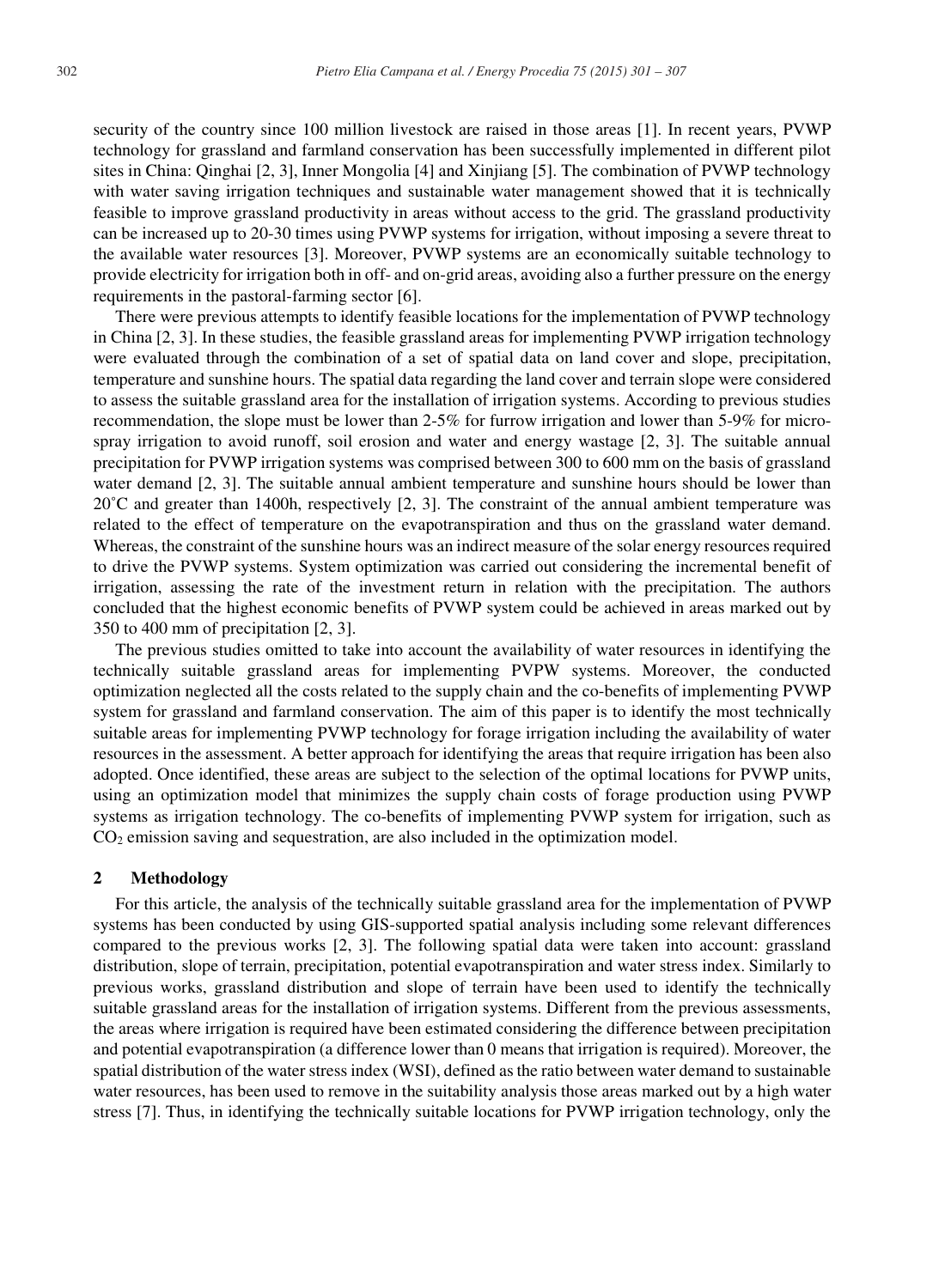areas marked by a low WSI have been taken into account (WSI<0.1) to provide the most conservative results. This assumption has been taken based on the fact that water security is one of the main environmental and economic threats for China. Table 1 shows the spatial data taken into account to identify the technically suitable areas for implementing PVWP systems for grassland conservation, both for the current and previous approach.

Table 1: Spatial data used for the assessment of technically suitable grassland areas for PVWP irrigation systems.

| <b>Definition</b>                 | IIASA approach                                                    | Previous approach [2, 3]               |
|-----------------------------------|-------------------------------------------------------------------|----------------------------------------|
| Grassland area                    | Grassland distribution [8]                                        | Grassland distribution [8]             |
| Area suitable for irrigation      | Terrain slope $(9^{\circ}) [9]$                                   | Terrain slope $(9^{\circ}) [9]$        |
| Area where irrigation is required | Precipitation [9] - Potential evapotranspiration [10, 11] $(<$ 0) | Precipitation (300-600mm) [9]          |
| Constraint                        | Water stress index $(<0.1)$ [8]                                   | Temperature $(<20^{\circ}C)$ [9]       |
|                                   |                                                                   | Sunshine duration $(>1400$ hours) [12] |

The assessment of the feasible grassland areas for the implementation of PVWP systems has been a starting point for the search of the optimal areas. Spatial data on the sunshine duration has been derived from interpolation of weather station data available in a global meteorological database [12]. The optimal locations for PVWP units have been estimated using BeWhere, an optimization model for renewable energy systems developed at the International Institute for Applied System Analysis (IIASA) [13-16]. BeWhere is a mixed linear integer program written in GAMS® that minimizes the costs of the entire supply chain, including e.g. feedstock harvest, transportation, conversion and delivery of final energy products. For the specific purpose of searching for the optimal areas for PVWP systems, the original version of BeWhere has been adapted in order to minimize the supply chain costs for forage production in China, considering the technically suitable grassland areas as supply locations. The BeWhere model minimizes the costs of the entire forage production chain including the costs of PVWP system installation, costs of feedstock management, transportation and additional forage to meet the forage demand. When minimizing the supply chain costs, the following revenues are also taken into consideration: revenues due to PVWP system electricity surplus sales as well as carbon trading. Indeed, the application of PVWP systems lead to a substantial reduction of  $CO<sub>2</sub>$  emissions due to the surplus of PV power production during the non-irrigation period and carbon sequestration through grassland improvement conditions, as shown in [6, 17]. The negative effects of  $CO<sub>2</sub>$  emissions due to forage transportation have been also taken into account.

The assessment of the feedstock production has been conducted from the spatial data of net primary productivity (NPP) [18], using the approach described in [19]. In our specific case, Alfalfa (*Medicago Sativa*) has been used as reference crop as it is one of the most widely used forage crop. To study the effect of irrigation on NPP and consequently on the Alfalfa yield, the experimental relationship between annual average irrigation and NPP increase, proposed by [20], has been used. The average irrigation has been computed from the spatial data of reference evapotranspiration and precipitation applying the procedure described in [21]. To avoid soil salinity issues from irrigation, an 18% leaching requirement has been considered in the assessment of irrigation water requirements. The forage demand has been assessed from the FAO spatial data about livestock density [22], assuming an average fodder intake differentiated between small and big ruminants [23, 24]. The PVWP system capacity and the corresponding investment costs have been calculated from the spatial data of solar irradiation, irrigation water requirements and depth of the groundwater resources [25, 26], considering the specific costs provided by a PVWP systems manufacturer company [27].

This study is restricted to the grassland areas in China. Therefore farmland areas have not been taken into consideration in the forage supply chain. China has been covered with a grid of cells with a half-degree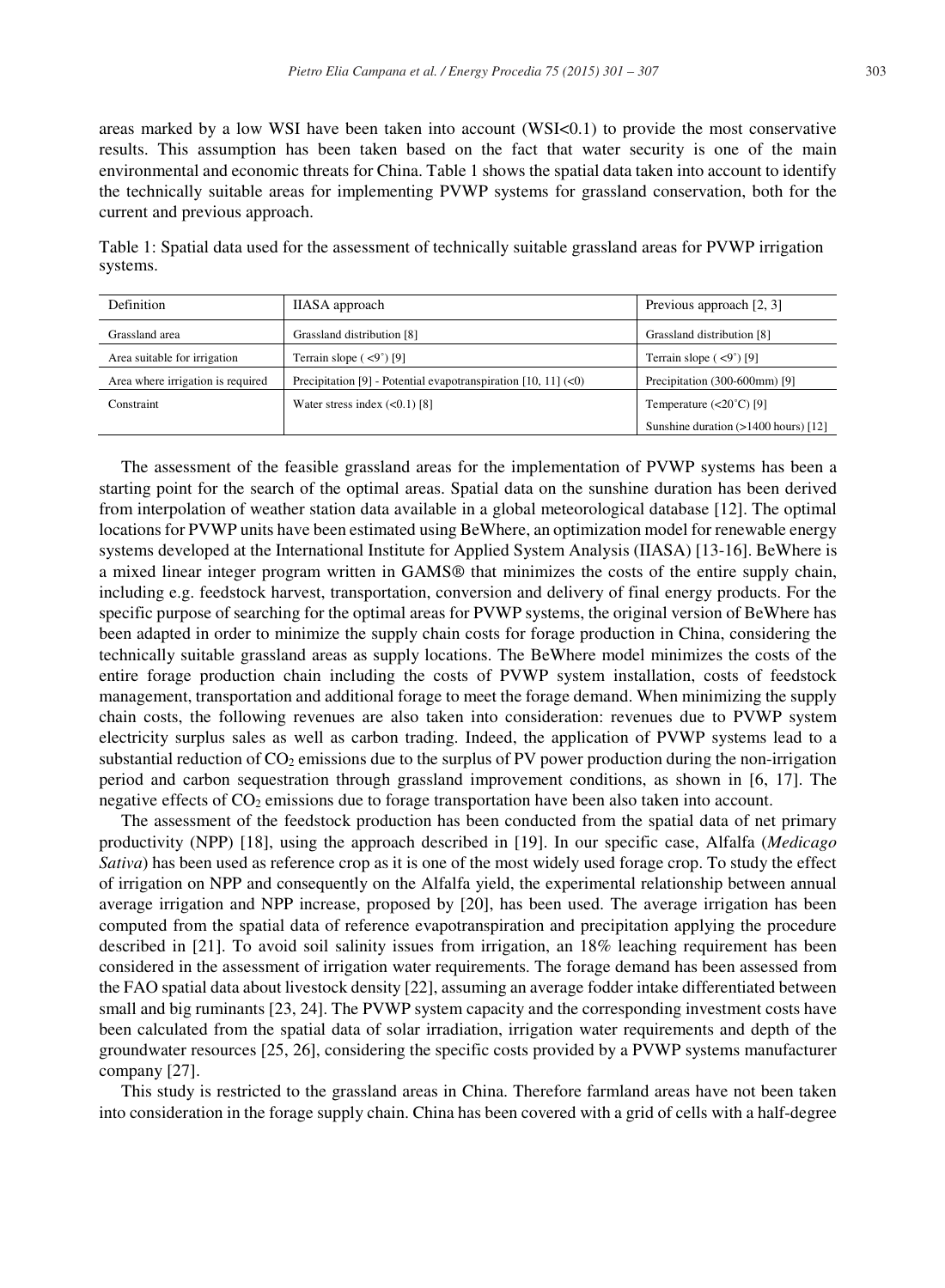(equals 50x50 km at the Equator) spatial resolution. Thus, the original maps spatial resolution has been aggregated to half-degree resolution. Only 1% of each cell grid has been considered as forage supply area to avoid high pressure on the available water resources.

## **3 Results and discussions**

### *Suitable areas for PVWP irrigation technology*

The comparison between the calculated suitable areas identified by IIASA in this study and the previous approach is depicted in Fig. 1 in the form of a disagreement map. The common areas of both approaches are also highlighted. Despite the fact that the total technically suitable area is almost similar, there is a significant disagreement in the spatial distribution, especially with respect to the central provinces of China. On the basis of the previous approach, the technically suitable areas for grassland irrigation in China are mainly locate within a zone reaching from the northeast to the southwest of China. On the contrary, the technically suitable areas of the present IIASA approach are located in the northeast of China, in particular in the northeast part of Inner Mongolia, as well as in the southwest of China, mainly in Qinghai, Sichuan and Tibet. This significant difference is mainly due to the WSI that has not been taken into account by the previous approach.



Fig. 1. Disagreement map for the areas suitable for PVWP technology identified by the IIASA and previous approach.

Based on the assumptions made, the calculated potential forage production is 4.1 Mtonne DM (dry matter), corresponding to about 1% of the total livestock fodder demand in China. At the same time, this potential is about forty times higher than the Chinese 2013 Alfalfa import volume, equal to 100 ktonnes DM [28].

## *Optimal locations for PVWP irrigation technology*

Fig. 2 shows the results of the optimization process carried out with the BeWhere model in terms of forage production as a function of the forage market price to meet the forage local demand. Four different scenarios have been considered: 1) business as usual (BAU) (forage sale is the only income connected to the PVWP systems operation); 2) 50% initial capital cost (ICC) (a subsidy for the 50% of the IC is taken into account); 3) electricity + incentives (the surplus of electricity and the corresponding incentives for renewable power production in China are considered as part of the revenues of the base case); and 4) carbon trading (the  $CO<sub>2</sub>$  emission reduction and sequestration are considered as offsets at 100\$/tonne  $CO<sub>2</sub>$ ). BeWhere starts to select the optimal locations, and thus takes into account the corresponding potential forage production, when the PVWP forage cost is competitive with the market forage price required to fulfil the local demand. The higher the market forage price is and higher the number of locations selected is and the higher the PVWP forage production is. Most of the locations are selected when the forage price ranges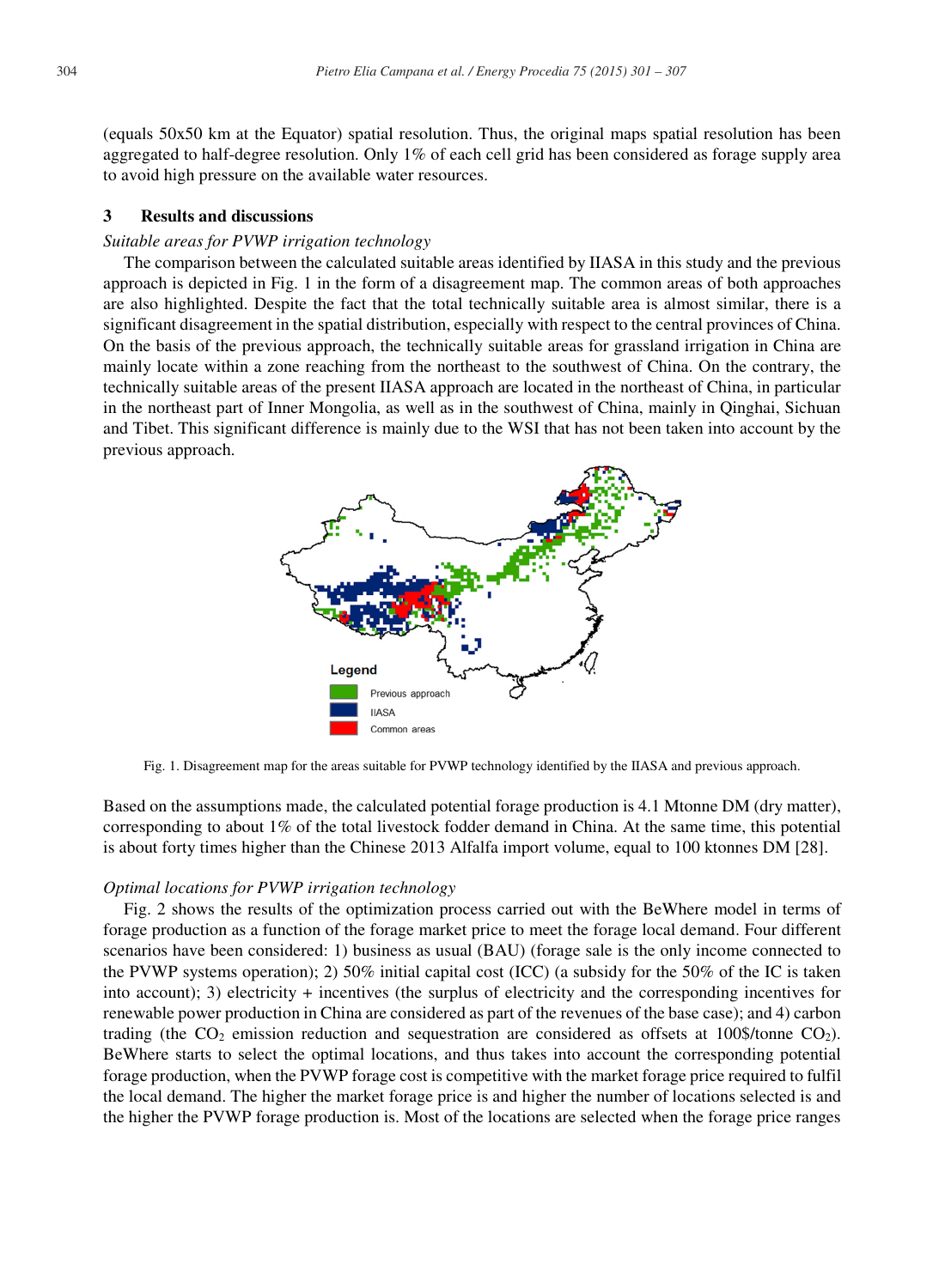from 150 to 300 \$/tonne DM. The results indicate that the forage price from PVWP irrigation is already competitive at the import price. The price of Alfalfa import varied from 200 to 400 \$/tonne DM between 2009 and 2013 [23] with the United States as the major exporter. It is interesting to highlight that the import prices are also likely to increase due to the high Alfalfa water requirements and the drought periods that have affected United States during the past years [29].



Fig. 2. PVWP forage production as a function of the market forage price for different studied scenarios.

The results show furthermore, that grassland irrigation can play a key role for the sustainable future of China and at the same time for enhancing the rural economies. Grassland irrigation can hence increase the internal forage supply to meet the internal demand for livestock or at least substantially reduce the forage imports. The effects of investment reduction shows only a slight effect on the optimization process. This can be explained by the fact that the majority of the locations selected are characterized by low water requirements and shallow groundwater level and thus a low PVWP irrigation capacity. Correspondingly, the surplus of electricity sales and incentives play a marginal role in the search of the optimal locations. Taking instead the offsets generated by carbon trading into consideration, the competitiveness of PVWP systems for forage irrigation can be enhanced, but only at high  $CO<sub>2</sub>$  prices. Fig. 3 shows a sensitivity analysis on how the optimal location selection, and thus forage production, is affected by varying  $CO<sub>2</sub>$ prices.



Fig. 3. PVWP forage production as a function of the market forage price and  $CO<sub>2</sub>$  price.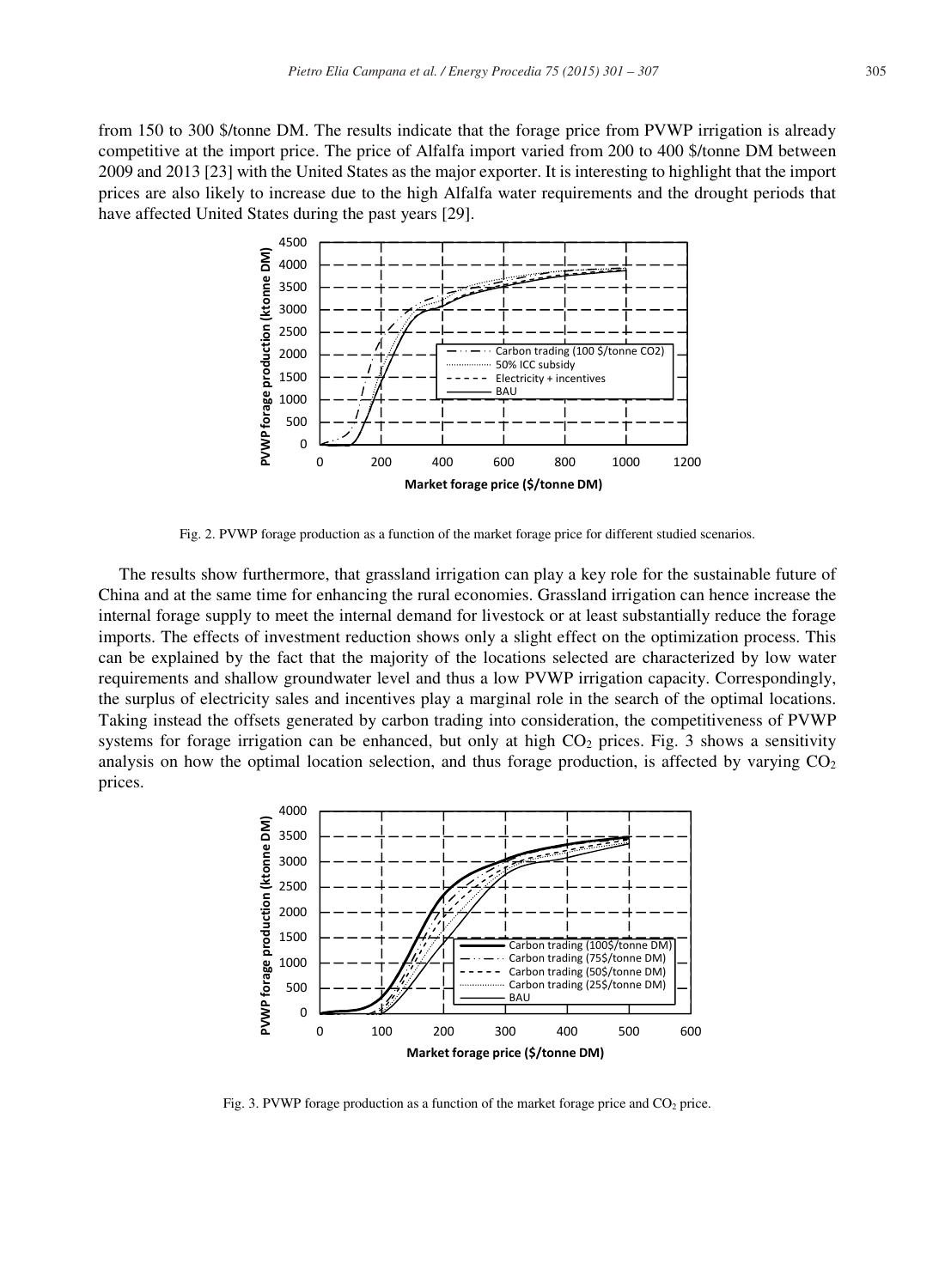The PVWP system can also offer additional benefits, i.e.  $CO<sub>2</sub>$  emission offsetting for grassland [11, 12]. The identification of the optimal locations and thus the corresponding forage production is also sensitive to the potential NPP and to the potential improvement of NPP through irrigation.

#### **4 Conclusions and future works**

PVWP systems are a renewable energy-based solution to support the sustainable development of the pastoral and agricultural sectors in China. The potentials of PVWP systems for grassland conservation and increasing its productivity are substantial for China. The optimal locations are sensitive to several environmental and economic parameters such as forage potential yield, forage water requirements, ground water depth, forage price and CO<sub>2</sub> price that need to be carefully considered with the selection of the most technically suitable areas and locations. This work can be considered a first attempt to analyse and optimize the entire food supply chain in China, from irrigation and fodder production for livestock to the meat final consumer. Through the present study it became obvious that the developed methodology, i.e. the combination of GIS combined with modelling and renewable energy technology, can be applied in many countries and regions in the world. Particularly interesting for future applications appear regions marked out by severe sustainability issues.

#### **Acknowledgements**

The authors are grateful to the Swedish Research Council for Environment, Agricultural Sciences and Spatial Planning (FORMAS) for the financial support.

#### **References**

[1] T. Akiyama, K. Kawamura, "Grassland degradation in China, Methods of monitoring, management and restoration", Japanese Society of Grassland Science ISSN1744-6961, 2006

[2] J. Yan, H. Wang, Z. Gao, "Qinghai pasture conservation using solar photovoltaic (PV)-driven irrigation", Asian Development Bank, Final Report ADB RSC-C91300 (PRC), 2010.

[3] Y. Yu, J. Liu, H. Wang, M. Liu, "Assess the potential of solar irrigation systems for sustaining pasture lands in arid regions – A case study in Northwestern China", Applied Energy 88 (2011) 3176–3182.

[4] H. Xu, J. Liu, D. Qin, X. Gao, J. Yan, "Feasibility analysis of solar irrigation system for pastures conservation in a demonstration area in Inner Mongolia", Applied Energy 112 (2013) 697–702.

[5] J. Yan, Z. Gao, P.E. Campana, A. Olsson, J. Liu, G. Yu, C. Zhang, J. Yang, H. Li, "Demonstration and scale-up of photovoltaic water pumping for the conservation of grassland and farmland in China", SIDA report (2013). Available at: http://www.aeinnovation.org/CMS/index.php. Accessed: 25<sup>th</sup> November 2014.

[6] P.E. Campana, A. Olsson, H. Li, J. Yan, "An economic analysis of photovoltaic water pumping systems for irrigation", International Journal of Green Energy (2015). (In press)

[7] C.J. Vörösmarty, P. Green, J. Salisbury, R.B. Lammers, "Global water resources: vulnerability from climate change and population growth", Science 289, 284 (2000).

[8] DIVA-GIS. Available at: http://www.diva-gis.org/. Accessed: 25<sup>th</sup> November 2014.

[9] WorldClim. Available at: http://www.worldclim.org/. Accessed: 25<sup>th</sup> November 2014.

[10] R.J. Zomer, A. Trabucco, D.A. Bossio, O. van Straaten, L.V. Verchot, "Climate Change Mitigation: A Spatial Analysis of Global Land Suitability for Clean Development Mechanism Afforestation and Reforestation". Agric. Ecosystems and Envir. 126 (2008) 67-80.

[11] R.J. Zomer, D.A. Bossio, A. Trabucco, L. Yuanjie, D.C. Gupta, V.P. Singh, "Trees and Water: Smallholder Agroforestry on Irrigated Lands in Northern India". Colombo, Sri Lanka: International Water Management Institute. pp 45. (IWMI Research Report 122). 2007

[12] Meteonorm. Available at: http://meteonorm.com/. Accessed: 25<sup>th</sup> November 2014.

[13] BeWhere. Available at: http://www.iiasa.ac.at/web/home/research/modelsData/Bewhere/BEWHERE1.en.html. Accessed: 25th November 2014.

[14] S. Leduc, E. Wetterlund, E. Dotzauer, G. Kindermann, "CHP or biofuel production in Europe?", Energy Procedia 20 ( 2012  $)$  40 – 49.

[15] S. Leduc, F. Starfelt, E. Dotzauer, G. Kindermann, I. McCallum, M. Obersteiner, J. Lundgren, "Optimal location of lignocellulosic ethanol refineries with polygeneration in Sweden", Energy 35 (2010) 2709–2716

[16] S. Leduc, J. Lundgren, O. Franklin, E. Dotzauer, "Location of a biomass based methanol production plant: A dynamic problem in northern Sweden", Applied Energy 87 (2010) 68–75